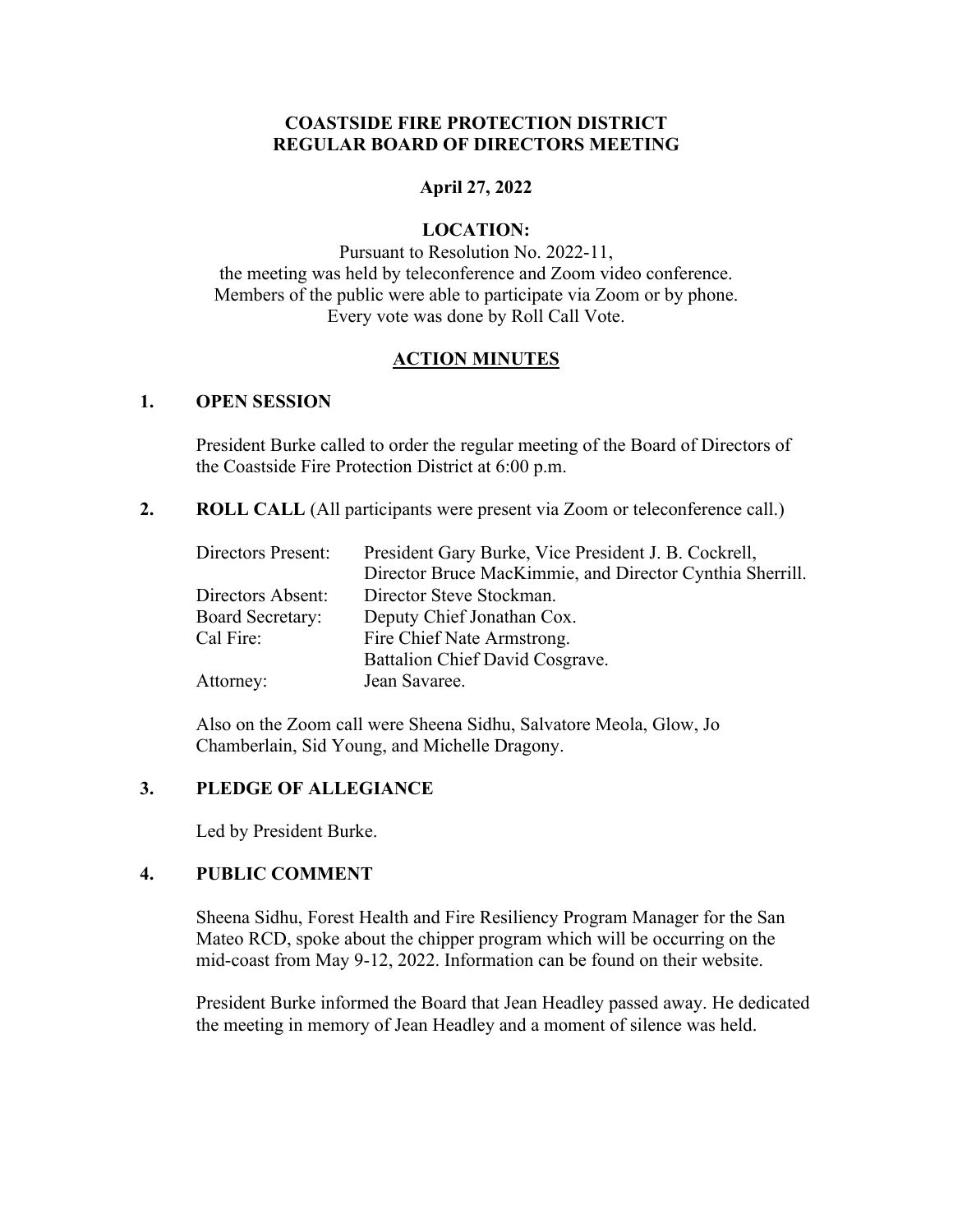# **5. CONSENT CALENDAR**

- A. Approval of minutes from March 3, 2022 Special Board meeting.
- B. Approval of minutes from March 8, 2022 Special Board meeting.
- C. Approval of minutes from March 23, 2022 Regular Board meeting.
- D. Approval of Vendor Checks #51668-51741 in the amount of \$637,762.00 dated March 1, 2022 to March 31, 2022.
- E. Approval of electronic payment to CalPERS in the amount of \$116,043.91 dated March 1 to March 31, 2022.
- F. Approval of Payroll Checks #21190-21193 and DD in the amount of \$1,375.60, dated March 1 to March 31, 2022 (pay period 2/2022.)
- G. Direct Deposit of Federal, State & Hospital Taxes in the amount of \$247.24, dated March 1 to March 31, 2022 (pay period 2/2022.)

Director MacKimmie recused himself from the Consent Calendar.

ON MOTION by Director Sherrill, seconded by Vice President Cockrell, by the following Roll Call Vote, the Board voted to approve the Consent Calendar as submitted:

| Director Sherrill       | Aye |
|-------------------------|-----|
| Vice President Cockrell | Aye |
| President Burke         | Aye |

Motion passed 3-1-1, with Director Stockman absent and Director MacKimmie having recused himself.

# **6. CONTINUING BUSINESS**

- A. Weed Abatement.
	- 1. Public Hearing for Property Owners having any objections to the proposed removal of such weeds.
	- 2. A Resolution of the District Board of Coastside Fire Protection District Authorizing the Deputy Chief to Execute an Agreement with Steve Melo, Inc. for Weed Abatement Services.
		- i. Adopt Resolution No. 2022-12; A Resolution of the District Board of Coastside Fire Protection District Authorizing the Deputy Chief to Execute an Agreement with Steve Melo, Inc. for Weed Abatement Services.

Chief Nate Armstrong summarized the Staff Report.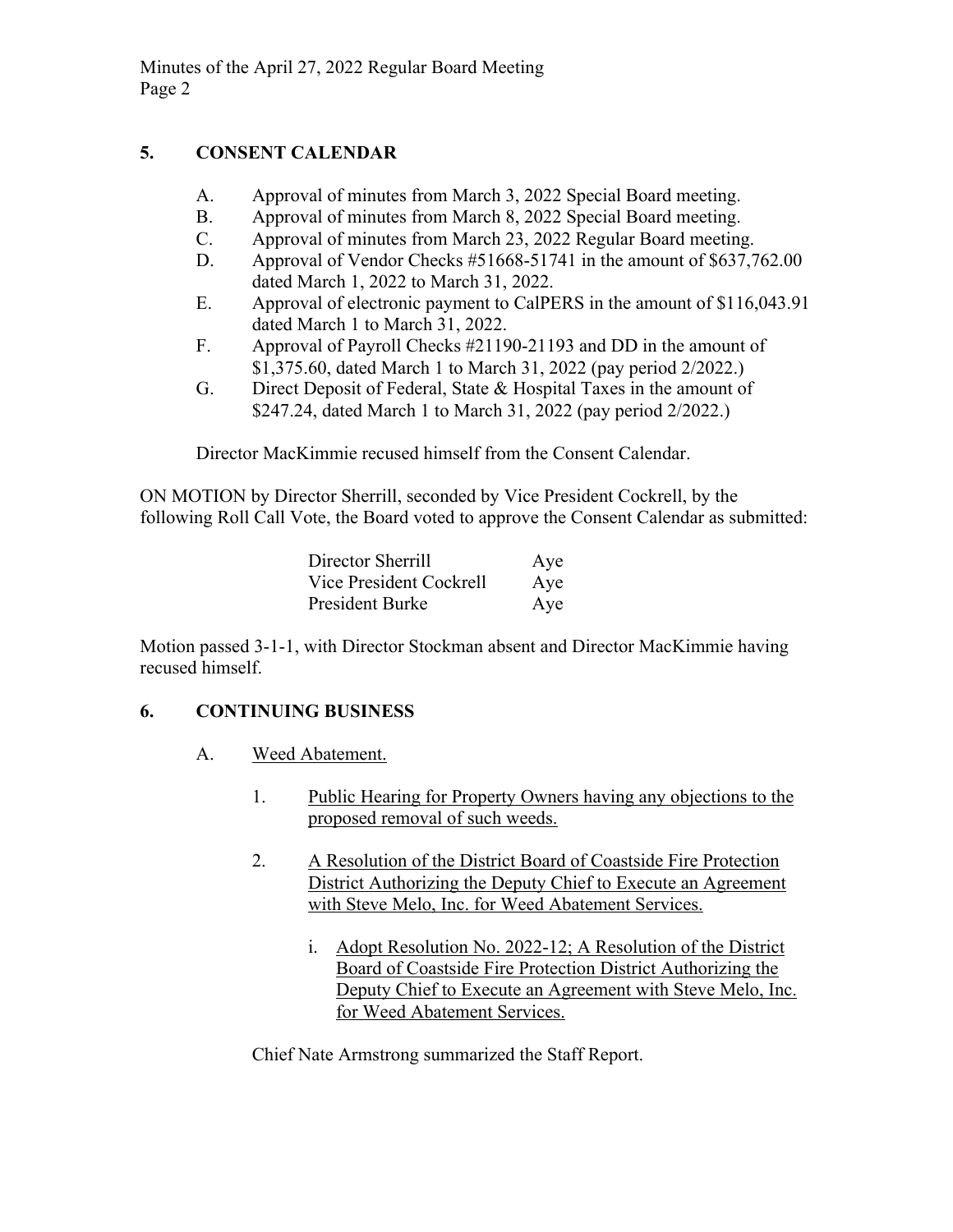Board discussion occurred. Vice President Cockrell asked if Steve Melo provided references. President Burke indicated that documents were provided in the packet.

The Public Hearing opened at 6:05 p.m.

Salvatore Meola, 151 Medio Avenue, Miramar, asked why they received the letter. He indicated the property next door to them has the weeds on it and it is owned by San Mateo County.

Attorney Jean Savaree indicated this is an objection properly raised during the Public Hearing and staff will follow up with Mr. Meola.

Glow from Moss Beach indicated in the past the District has told him to remove vegetation close to the street. He is not objecting to anything but asking for a procedure to call someone and discuss what work is to be done.

Battalion Chief David Cosgrave provided the Fire Marshal's phone number.

Jo Chamberlain, Executive Director at the Coastside Land Trust, indicated she wrote a letter to the Fire Marshal regarding this year's communications. There are several properties they would prefer not be mowed due to using it for agricultural purposes and parcels containing sensitive habitats. She would like to have confirmation from the Fire Marshals that the communication has been received. She summarized past issues with the mowing of endangered species and asked those areas not be mowed in the future. They are very concerned that the mowers are approached by neighbors and asked to mow areas. The contract does not curtail the mower from not doing so. In the future, do not allow the mower to just mow because a neighbor asks them.

President Burke asked Chief Armstrong to review the contract and communications to see what needs to be done to improve the process. Vice President Cockrell asked that the documentation be reviewed to address Ms. Chamberlain's concerns.

The Public Hearing closed at 6:15 p.m.

ON MOTION by Director Sherrill, seconded by Vice President Cockrell, by the following Roll Call Vote, the Board voted unanimously to adopt Resolution No. 2022-12; A Resolution of the District Board of Coastside Fire Protection District Authorizing the Deputy Chief to Execute an Agreement with Steve Melo, Inc. for Weed Abatement Services: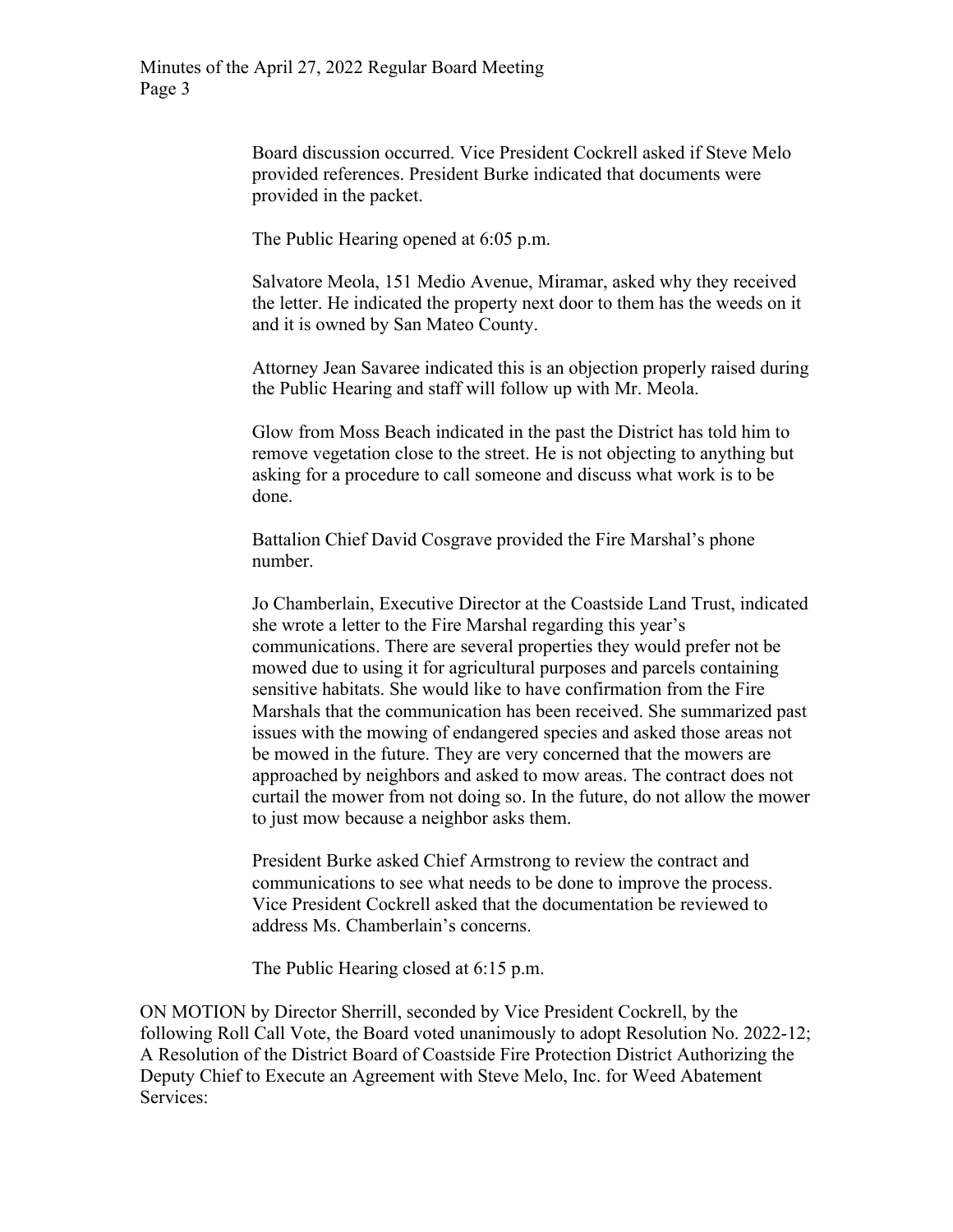| Director Sherrill       | Aye |
|-------------------------|-----|
| Director MacKimmie      | Aye |
| Vice President Cockrell | Aye |
| President Burke         | Aye |

Motion passed 4-0-1, with Director Stockman absent.

### **7. NEW BUSINESS**

- A. Approval of one of the two following resolutions presented for Board consideration in this item thereby authorizing continued teleconferencing Board meetings or hybrid Board meetings.
	- 1. Resolution Authorizing Remote Meetings Adopt Resolution No. 2022-13; Resolution of the Coastside Fire Protection District Board of Directors Finding that Meetings of the Board of Directors via Teleconference Protects Against the Ongoing and Imminent Health and Safety Risks Posed by Covid-19 and Determining that all such Meetings will Continue to be by Teleconference Pursuant to California Government Code Section 54953(e)
	- 2. Resolution Authorizing Hybrid Meetings Adopt Resolution No. 2022-13; Resolution of the Coastside Fire Protection District Board of Directors Finding that Meetings of the Board of Directors via Hybrid Format Protects Against the Ongoing and Imminent Health and Safety Risks Posed by Covid-19 and Determining that all such Meetings will Continue to be held in Hybrid Format to Allow Attendance in Person or Remotely Pursuant to California Government Code Section 54953(e)

Attorney Jean Savaree summarized the Staff Report and explained the two Resolutions.

Board discussion occurred. President Burke asked if members of the public, staff, and Board members could attend in person at the Fire Station and others on zoom for the hybrid meetings. Vice President Cockrell asked if those attending in person would be wearing masks. He indicated the hybrid meeting gives the Board the most flexibility.

Attorney Jean Savaree confirmed that those who feel comfortable attending in person could do so and those who did not could attend by Zoom. Ms. Savaree indicated masks are strongly encouraged by CalOSHA but they are not required.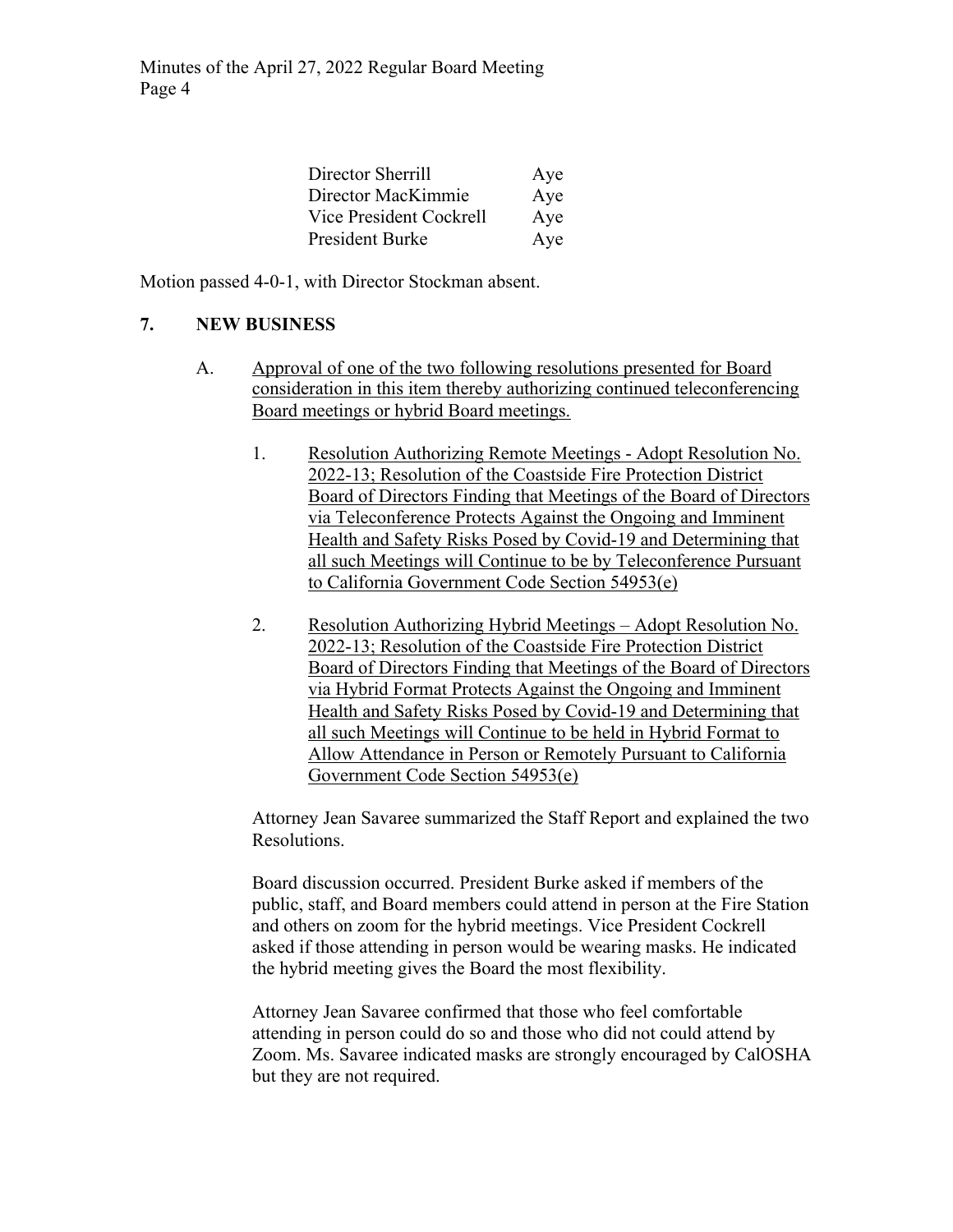Sid Young indicated she is in favor of going back to in person meetings. She would ask that the meetings be held at the new station in El Granada.

ON MOTION by President Burke, seconded by Vice President Cockrell, by the following Roll Call Vote, the Board voted unanimously to adopt Resolution No. 2022-13; Resolution of the Coastside Fire Protection District Board of Directors Finding that Meetings of the Board of Directors via Hybrid Format Protects Against the Ongoing and Imminent Health and Safety Risks Posed by Covid-19 and Determining that all such Meetings will Continue to be held in Hybrid Format to Allow Attendance in Person or Remotely Pursuant to California Government Code Section 54953(e):

| Director Sherrill       | Aye |
|-------------------------|-----|
| Director MacKimmie      | Aye |
| Vice President Cockrell | Aye |
| President Burke         | Aye |

Motion passed 4-0-1, with Director Stockman absent.

- B. Community Facilities District No. 36 (Harbor Village RV Park, 100 Capistrano Road, Half Moon Bay, CA 94019).
	- 1. Public Hearing
	- 2. Resolution No. 2022-14; A Resolution of Formation of the Coastside Fire Protection District Community Facilities District No. 36, Authorizing the Levy of a Special Tax Within the District, Preliminarily Establishing an Appropriations Limit for the District and Submitting Levy of the Special Tax and the Establishment of the Appropriations Limit to the Qualified Electors of the District.
	- 3. Resolution No. 2022-15; A Resolution Calling a Special Election for the Levy of a Special Tax and the Establishment of an Appropriations Limit for Coastside Fire Protection District Community Facilities District No. 36.

Attorney Jean Savaree summarized the Staff Report and introduced the two Resolutions.

The Public Hearing opened and closed at 6:25 p.m.

There was no Board discussion.

ON MOTION by Director Sherrill, seconded by Vice President Cockrell, by the following Roll Call Vote, the Board voted unanimously to adopt Resolution No. 2022-14; A Resolution of Formation of the Coastside Fire Protection District Community Facilities District No. 36, Authorizing the Levy of a Special Tax Within the District, Preliminarily Establishing an Appropriations Limit for the District and Submitting Levy of the Special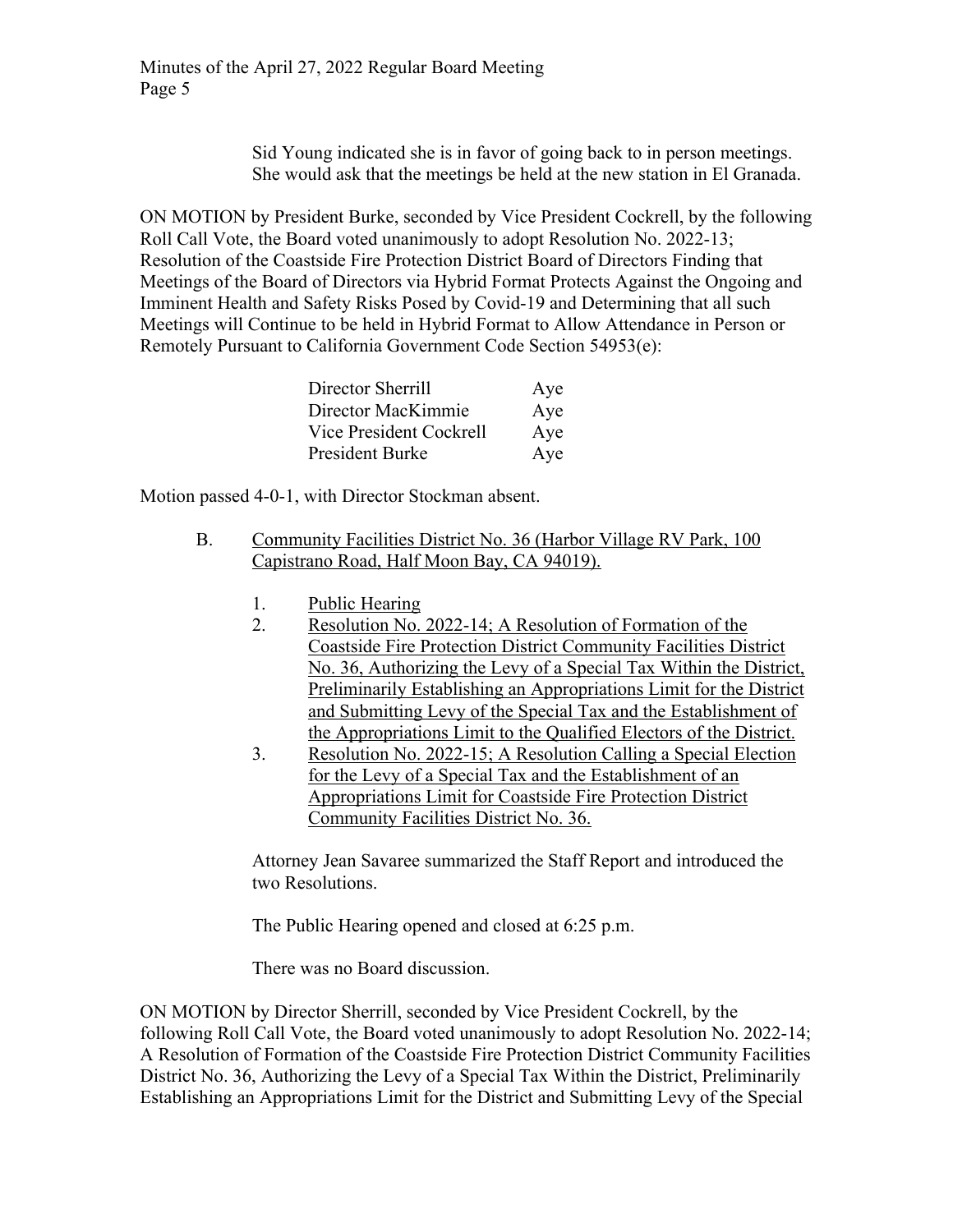Tax and the Establishment of the Appropriations Limit to the Qualified Electors of the District and Resolution No. 2022-15; A Resolution Calling a Special Election for the Levy of a Special Tax and the Establishment of an Appropriations Limit for Coastside Fire Protection District Community Facilities District No. 36:

| Director Sherrill       | Aye |
|-------------------------|-----|
| Director MacKimmie      | Aye |
| Vice President Cockrell | Aye |
| <b>President Burke</b>  | Aye |

Motion passed 4-0-1, with Director Stockman absent.

C. Review and Approve Recommendation to Award Contract for one (1) Type-1 Fire Engine to Golden State Fire Apparatus, Inc. in an Amount not to Exceed \$938,524.38.

Chief Nate Armstrong summarized the Staff Report and recommended awarding the contract to purchase one (1) Type-1 Fire Engine from Golden State Fire Apparatus, Inc.

Board discussion occurred. President Burke indicated there is an approved vehicle replacement schedule in the packet that outlines the District's plan and awarding this purchase now will save the District money.

ON MOTION by Director Sherrill, seconded by Vice President Cockrell, by the following Roll Call Vote, the Board voted unanimously to Award Contract for one (1) Type-1 Fire Engine to Golden State Fire Apparatus, Inc. in an Amount not to Exceed \$938,524.38:

| Director Sherrill       | Aye |
|-------------------------|-----|
| Director MacKimmie      | Aye |
| Vice President Cockrell | Aye |
| President Burke         | Aye |

Motion passed 4-0-1, with Director Stockman absent.

D. Review and Approve Recommendation to Award Contract for one (1) Type-3 BME Fire Engine to Golden State Fire Apparatus, Inc. in an Amount not to Exceed \$474,069.23.

Chief Nate Armstrong summarized the Staff Report and recommended awarding the contract to purchase one (1) Type-3 BME Fire Engine from Golden State Fire Apparatus, Inc.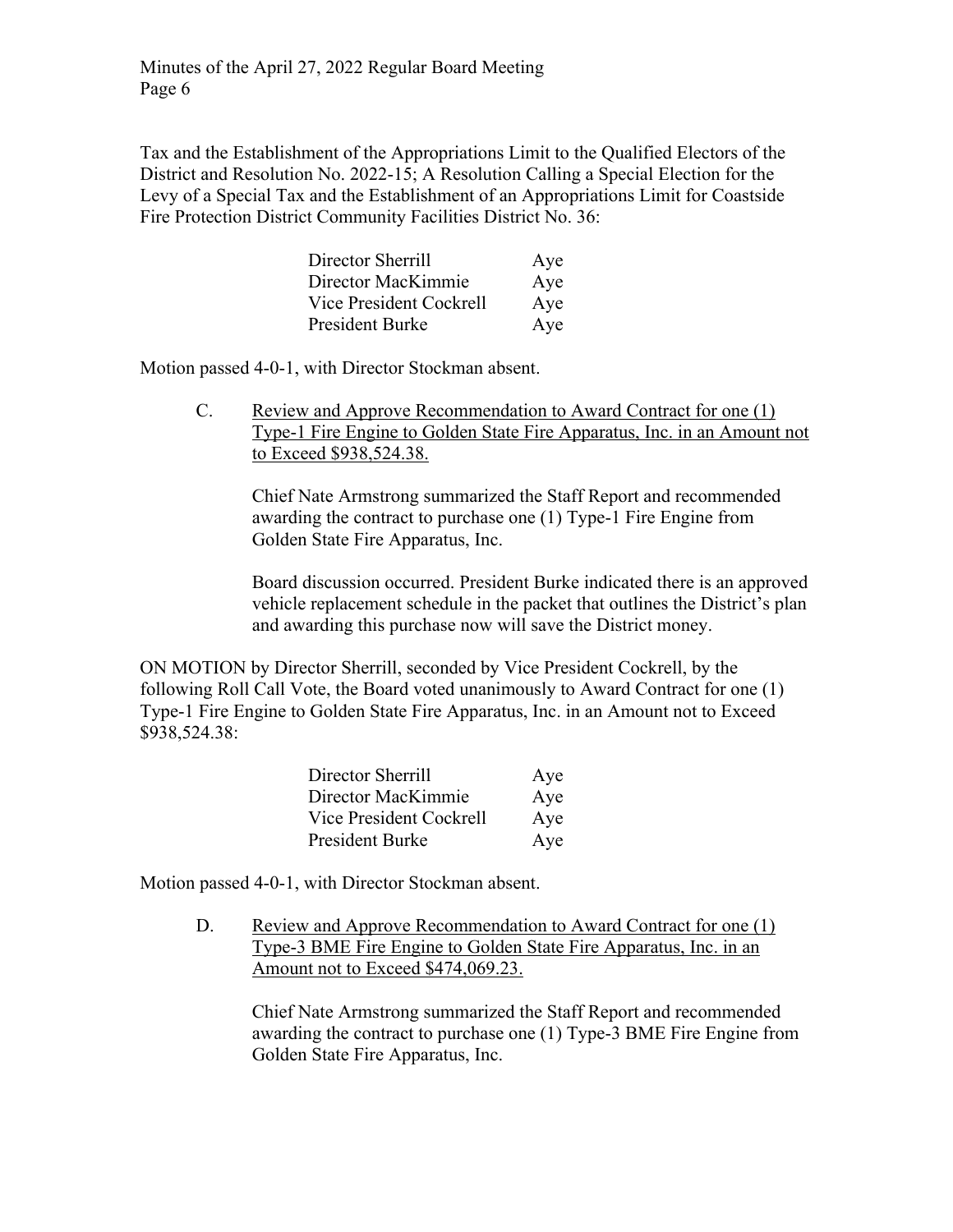Board discussion occurred. President Burke noted the same comments as the previous item on the agenda. Vice President Cockrell indicated the purchase of these vehicles speaks to the management of the District and this is allowing a savings of taxpayer funds.

ON MOTION by Director Sherrill, seconded by Vice President Cockrell, by the following Roll Call Vote, the Board voted unanimously to Award Contract for one (1) Type-3 BME Fire Engine to Golden State Fire Apparatus, Inc. in an Amount not to Exceed \$474,069.23:

| Director Sherrill       | Aye |
|-------------------------|-----|
| Director MacKimmie      | Aye |
| Vice President Cockrell | Aye |
| President Burke         | Aye |

Motion passed 4-0-1, with Director Stockman absent.

# **8. BOARD OF DIRECTORS AND CHIEFS' REPORTS**

#### A. Finance Committee Report

President Burke indicated the Committee did not meet but the packet contains the monthly expenses and revenue. There is a detailed report of the PARS investments as well.

#### B. Volunteer Committee Report

Vice President Cockrell indicated Director Sherrill attended and gave a great presentation on Coastside Gives.

# C. Land and Structures Committee Report

Director MacKimmie indicated they received the information from the architect. President Burke asked for an update on Station 44. Director MacKimmie indicated they received preliminary statements but no site plan.

#### D. Vegetation Management Committee Report

Director Sherrill indicated the County of San Mateo sent out an informative brochure talking about fire safety and prevention.

E. Special Districts Association (SMCO Chapter) Liaison Report

No report.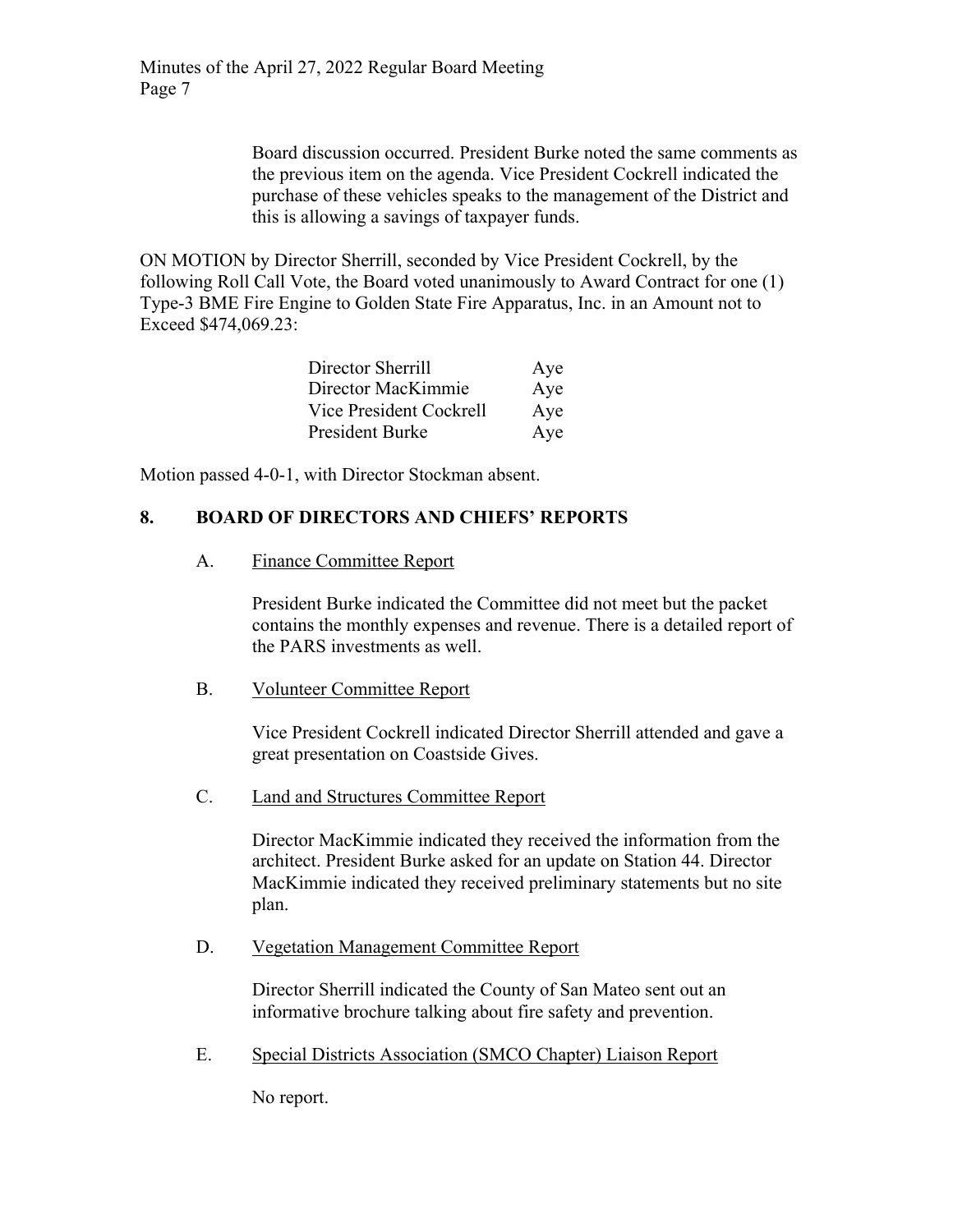### F. ALS/JPA Liaison Report

No report as the group only meets twice a year.

#### G. FDAC Liaison Report

No report.

#### H. Emergency Preparedness Liaison Report

Director Sherrill indicated the Emergency Managers Association meeting focused on the approval of the ability for a single swearing in for the DSW oath to count for the CERT programs throughout San Mateo County.

Battalion Chief David Cosgrave indicated they had to get the approval of the Disaster Council at the beginning of Coastside CERT's program where Battalion Chiefs and above could have a single swearing in so they can work under a mutual aid agreement.

### I. CERT Report

Director Sherrill indicated Station 40 hosted a group of CERTs for a presentation on psychological first aid. This was part of the advanced CERT training series.

#### J. Attorney's Report

No report.

# K. Fire Chiefs' Report

Chief Nate Armstrong indicated the March statistics on PARS accounts are in the packet.

He discussed the incident response times for the past month.

The Fire Marshal's office continues to be busy based on the plan reviews and contacts they are having.

Battalion Chief David Cosgrave indicated the new Battalion Chiefs have started in their roles which has taken some of the workload off of the other staff members.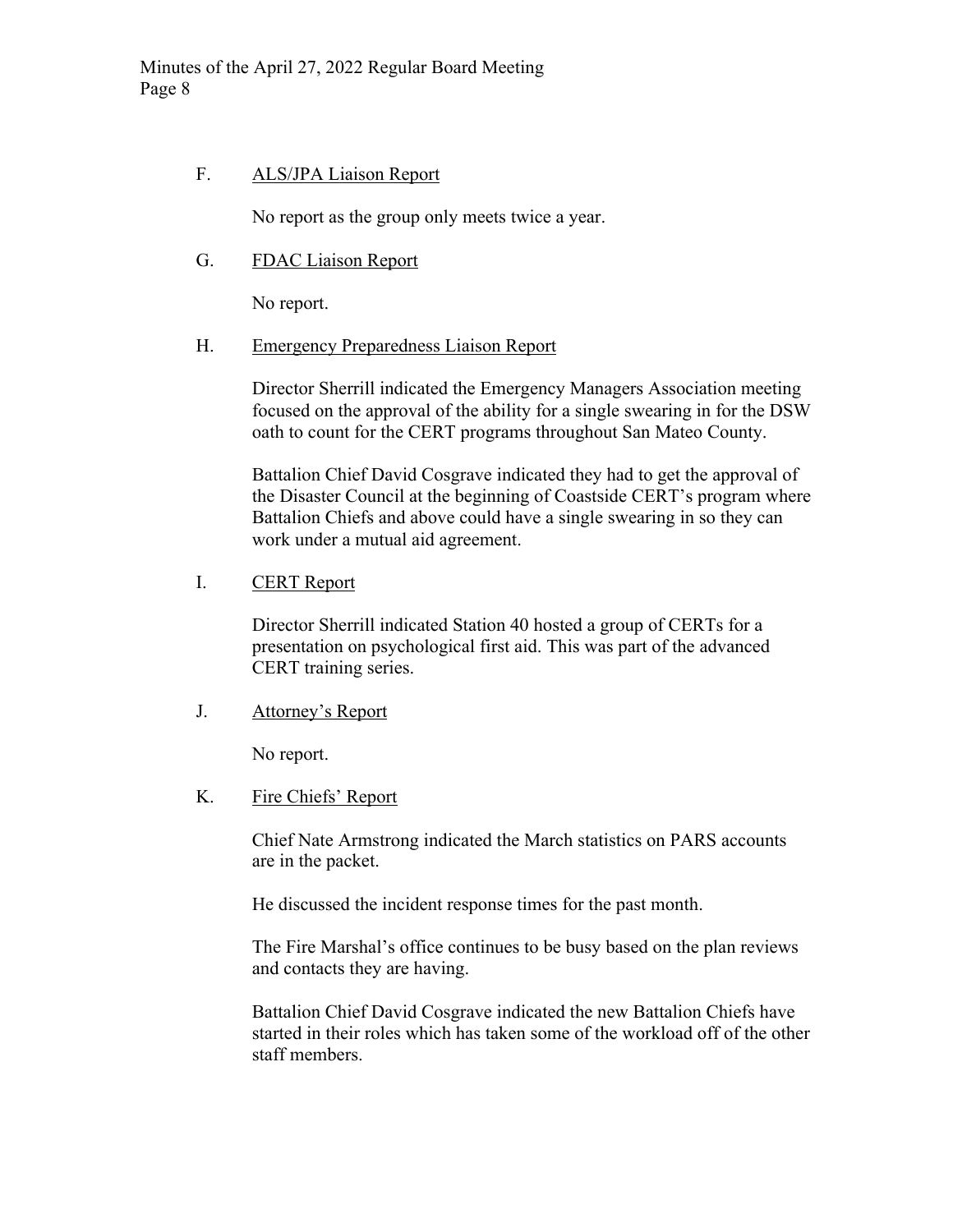Chief Nate Armstrong indicated it has been a huge benefit to them to promote with someone from within the program rather than someone who hasn't worked with the County before.

Vice President Cockrell asked for clarification on the date for purchasing the two engines previously approved in the meeting. Chief Nate Armstrong indicated they are on tight timeframes and will be following up tomorrow.

President Burke summarized an article in the Wall Street Journal about where special districts originated from and how they are being reviewed based on what is occurring with Disney World.

Sid Young indicated that two years ago she met Deputy Chief Jonathan Cox at a meeting because she was concerned about the evacuation situation on the Coastside, especially emergency disaster evacuation. She indicated the Planning Commission was asking if there is any update on this plan for emergency disaster evacuations. She asked for more outreach to the citizens about signing up for Zonehaven/SMC Alert. She also asked if more clearing would occur south of Devil's Slide.

Battalion Chief David Cosgrave indicated the Department of Emergency Services is having weekly meetings. It is an ongoing process that they are evaluating what has been put into Zonehaven. He indicated they are looking at the work with the partners they have for clearing.

# **9. ADJOURNMENT**

President Burke adjourned the meeting at 6:55 p.m.

Respectfully submitted,

 $\frac{1}{\sqrt{2\pi}}\int_{\frac{\text{J}}{\sqrt{2\pi}}} \frac{1}{\sqrt{2(222 \times 10:12 \times 10^{-11} \text{ F})}}$  May 26, 2022

Deputy Chief Jonathan Cox, Secretary Coastside Fire Protection District

Note: Audio and video tapes of meetings are available for inspection during regular business hours.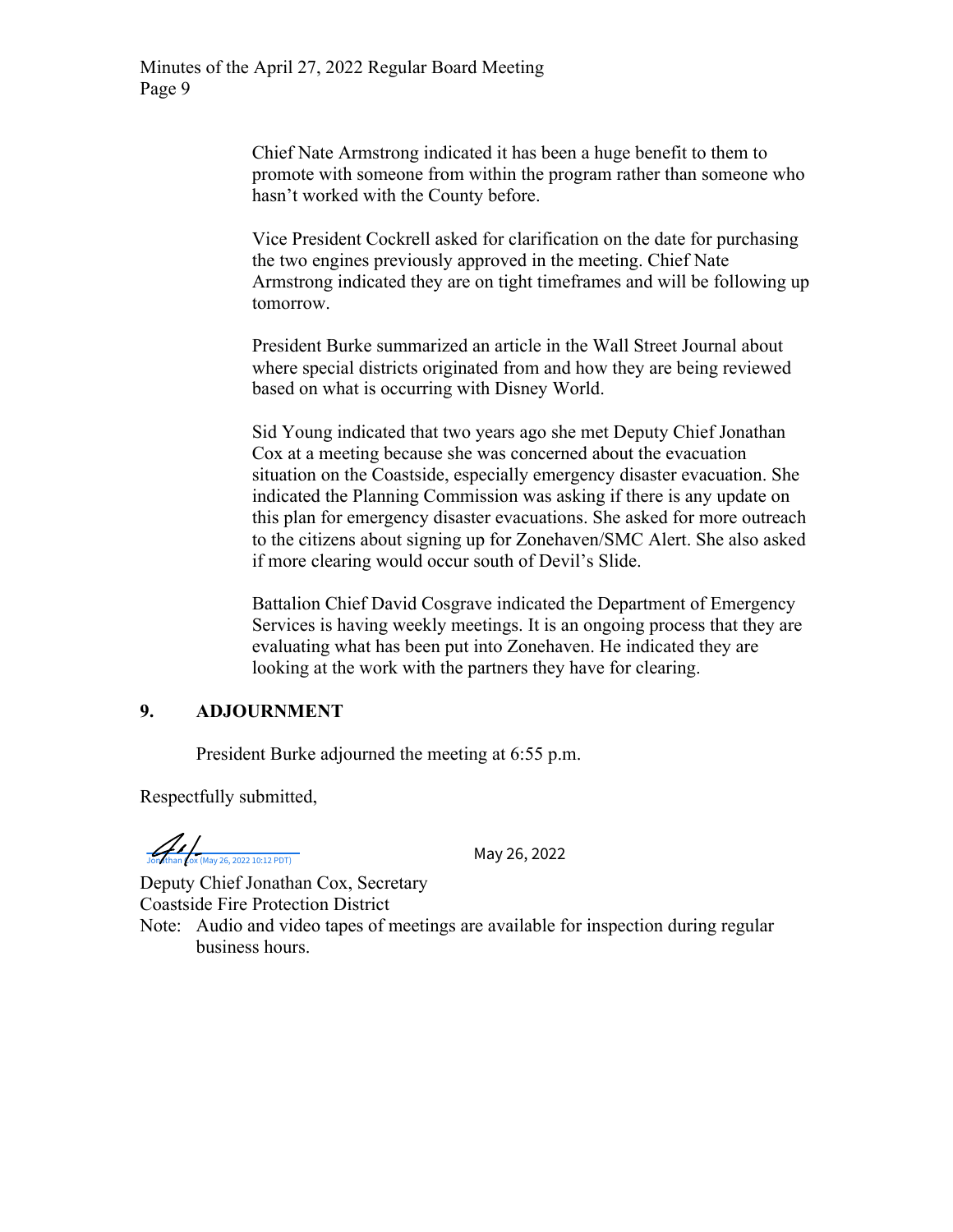# **BOARD ACTION TAKEN AND DIRECTION TO STAFF**

ON MOTION by Director Sherrill, seconded by Vice President Cockrell, by Roll Call Vote, the Board voted to approve the Consent Calendar as submitted. Motion passed 3-1- 1, with Director Stockman absent and Director MacKimmie having recused himself.

ON MOTION by Director Sherrill, seconded by Vice President Cockrell, by Roll Call Vote, the Board voted unanimously to adopt Resolution No. 2022-12; A Resolution of the District Board of Coastside Fire Protection District Authorizing the Deputy Chief to Execute an Agreement with Steve Melo, Inc. for Weed Abatement Services. Motion passed 4-0-1, with Director Stockman absent.

ON MOTION by President Burke, seconded by Vice President Cockrell, by Roll Call Vote, the Board voted unanimously to adopt Resolution No. 2022-13; Resolution of the Coastside Fire Protection District Board of Directors Finding that Meetings of the Board of Directors via Hybrid Format Protects Against the Ongoing and Imminent Health and Safety Risks Posed by Covid-19 and Determining that all such Meetings will Continue to be held in Hybrid Format to Allow Attendance in Person or Remotely Pursuant to California Government Code Section 54953(e). Motion passed 4-0-1, with Director Stockman absent.

ON MOTION by Director Sherrill, seconded by Vice President Cockrell, by Roll Call Vote, the Board voted unanimously to adopt Resolution No. 2022-14; A Resolution of Formation of the Coastside Fire Protection District Community Facilities District No. 36, Authorizing the Levy of a Special Tax Within the District, Preliminarily Establishing an Appropriations Limit for the District and Submitting Levy of the Special Tax and the Establishment of the Appropriations Limit to the Qualified Electors of the District and Resolution No. 2022-15; A Resolution Calling a Special Election for the Levy of a Special Tax and the Establishment of an Appropriations Limit for Coastside Fire Protection District Community Facilities District No. 36. Motion passed 4-0-1, with Director Stockman absent.

ON MOTION by Director Sherrill, seconded by Vice President Cockrell, by Roll Call Vote, the Board voted unanimously to Award Contract for one (1) Type-1 Fire Engine to Golden State Fire Apparatus, Inc. in an Amount not to Exceed \$938,524.38. Motion passed 4-0-1, with Director Stockman absent.

ON MOTION by Director Sherrill, seconded by Vice President Cockrell, by Roll Call Vote, the Board voted unanimously to Award Contract for one (1) Type-3 BME Fire Engine to Golden State Fire Apparatus, Inc. in an Amount not to Exceed \$474,069.23. Motion passed 4-0-1, with Director Stockman absent.